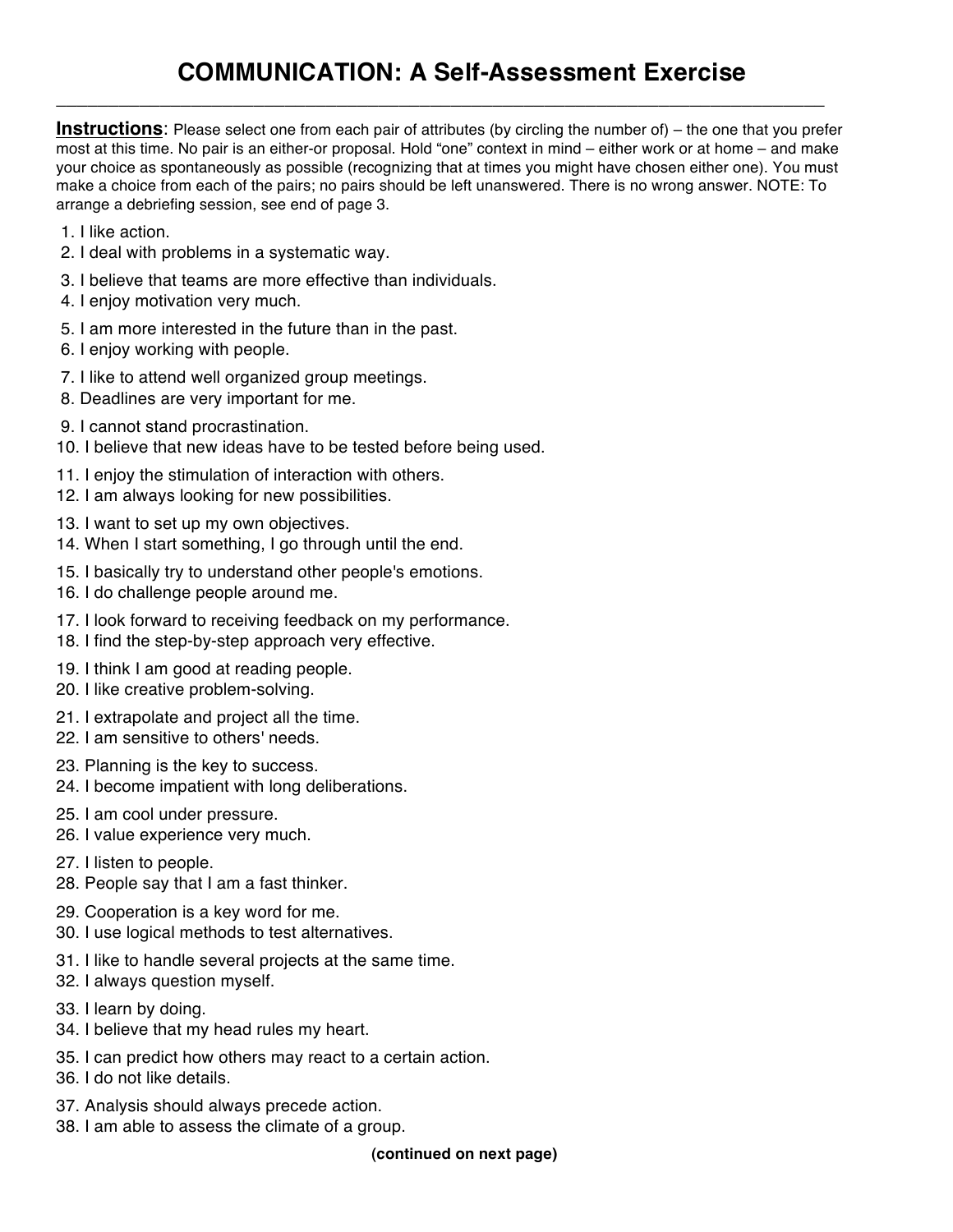- 39. I have a tendency to start things and not finish them.
- 40. I perceive myself as decisive.
- 41. I search for challenging tasks.
- 42. I rely on observation and data.
- 43. I can express my feelings openly.
- 44. I like to design new projects.
- 45. I enjoy reading very much.
- 46. I perceive myself as a facilitator.
- 47. I like to focus on one issue at a time.
- 48. I like to achieve.
- 49. I enjoy learning about others.
- 50. I like variety.
- 51. Facts speak for themselves.
- 52. I use my imagination as much as possible.
- 53. I am impatient with long, slow assignments.
- 54. My mind never stops working.
- 55. Key decisions have to be made in a cautious way.
- 56. I strongly believe that people need each other to get work done.
- 57. I usually make decisions without thinking too much.
- 58. Emotions create problems.
- 59. I like to be liked by others.
- 60. I can put two and two together very quickly.
- 61. I try out my new ideas on people.
- 62. I believe in the scientific approach.
- 63. I like to get things done.
- 64. Good relationships are essential.
- 65. I am impulsive.
- 66. I accept differences in people.
- 67. Communicating with people is an end in itself.
- 68. I like to be intellectually stimulated
- 69. I like to organize.
- 70. I usually jump from one task to another.
- 71. Talking and working with people is a creative act.
- 72. Self-actualization is a key word for me.
- 73. I enjoy playing with ideas.
- 74. I dislike to waste time.
- 75. I enjoy doing what I am good at.
- 76. I learn by interacting with others.
- 77. I find abstractions interesting and enjoyable.
- 78. I am patient with details.
- 79. I like brief, to the point statements.
- 80. I feel confident in myself.